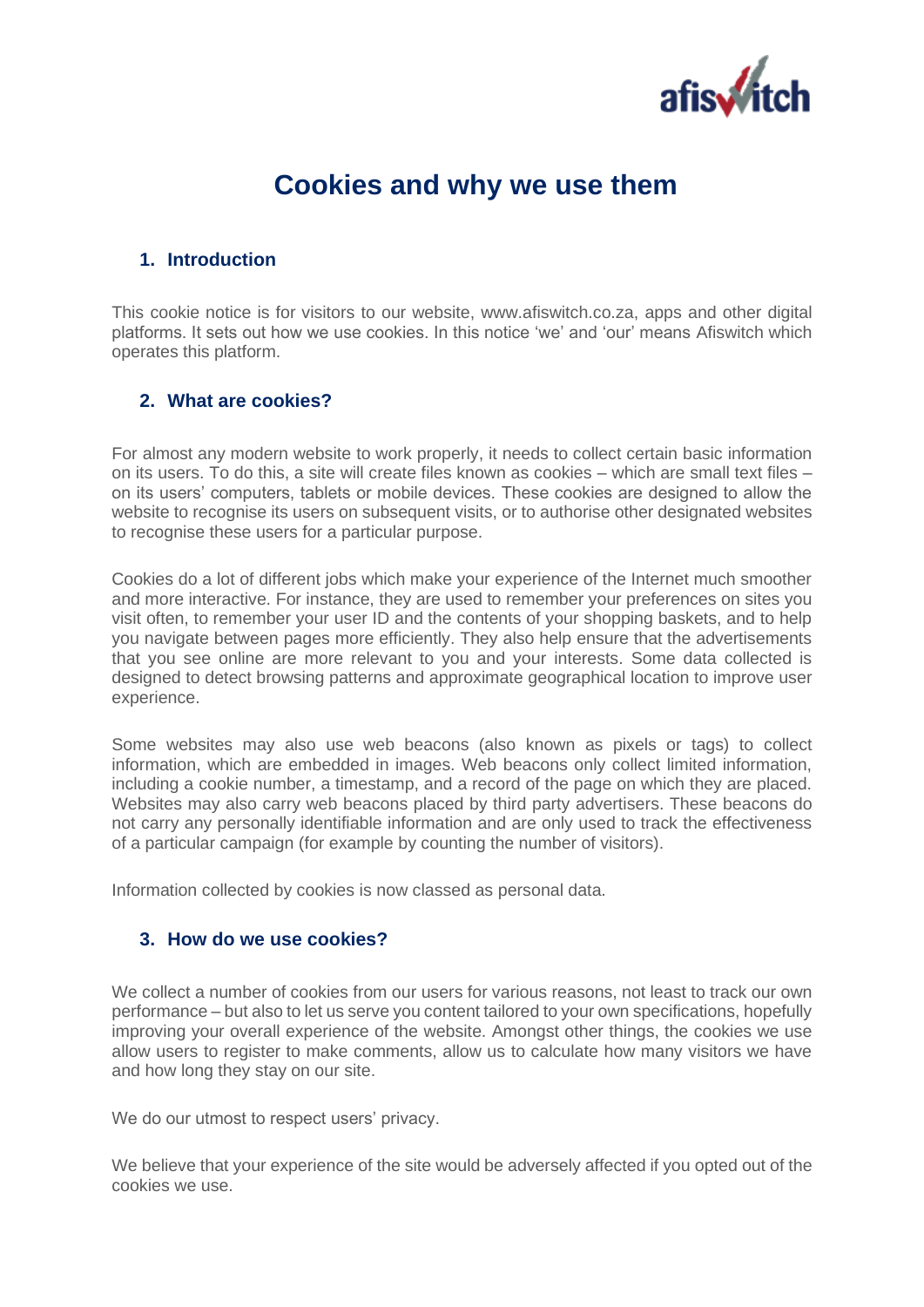

#### **4. What types of cookie are there and which ones do we use?**

There are two types of cookies:

- **Persistent cookies** remain on a user's device for a set period of time specified in the cookie. They are activated each time that the user visits the website that created that particular cookie.
- **Session cookies** are temporary. They allow website operators to link the actions of a user during a browser session. A browser session starts when a user opens the browser window and finishes when they close the browser window. Once you close the browser, all session cookies are deleted.

Cookies also have, broadly speaking, four different functions and can be categorised as follow: 'strictly necessary' cookies, 'performance' cookies, 'functionality' cookies and 'targeting' or 'advertising' cookies.

**Strictly necessary cookies** are essential to navigate around a website and use its features. These cookies do not gather information about you that could be used for marketing or remembering where you've been on the internet.

Examples of how we use 'strictly necessary' cookies include:

• Setting unique identifiers for each unique visitor, so site numbers can be analysed by **Google Analytics.**

**Performance cookies** collect data for statistical purposes on how visitors use a website, they don't contain personal information such as names and email addresses, and are used to improve your user experience of a website.

Here is an example of how we use performance cookies:

• Gathering data about visits to the website, including numbers of visitors and visits, length of time spent on the site, pages clicked on or where visitors have come from.

Information supplied by performance cookies helps us to understand how you use the website; for example, whether or not you have visited before, what you looked at or clicked on and how you found us. We can then use this data to help improve our services. We generally use independent analytics companies to perform these services for us and when this is the case, these cookies may be set by **Google Analytics** - a third party company (third party cookies).

**Functionality cookies** allow users to customise how a website looks for them: they can remember usernames, language preferences and regions, and can be used to provide more personal services like the distance from you to the Afiswitch office.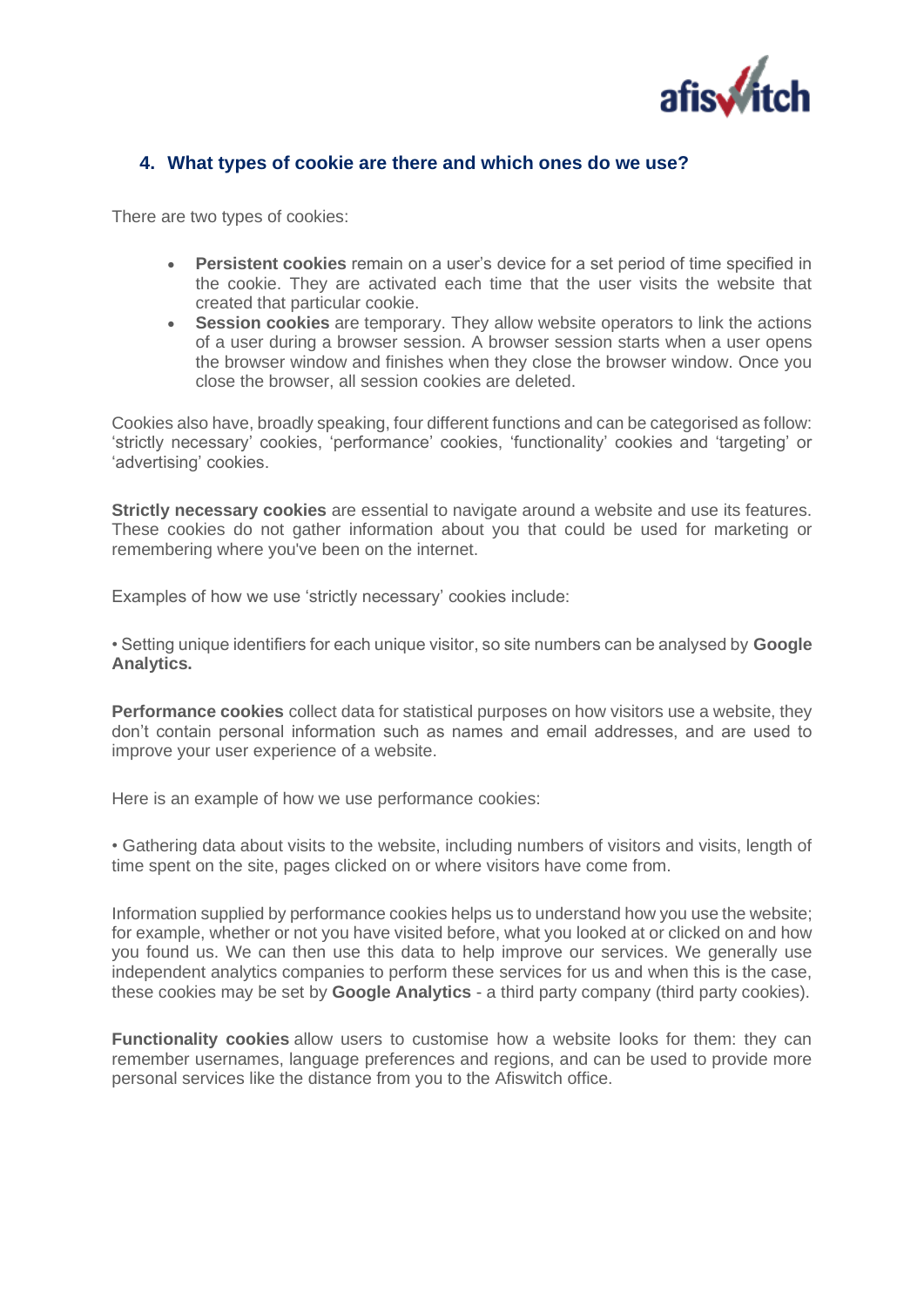

Here is an example of how we use functionality cookies:

• Remembering if you've been to the site before so that messages intended for first-time users are not displayed to you.

**Advertising cookies** are used to deliver advertisements more relevant to you, but can also limit the number of times you see an advertisement, and be used to chart the effectiveness of an ad campaign by tracking users' clicks. They can also provide security in transactions. They are usually placed by third-party advertising networks with a website operator's permission, but can be placed by the operator themselves. They can remember that you have visited a website, and this information can be shared with other organisations, including other advertisers. They cannot determine who you are though, as the data collected is never linked to your profile.

The main way we use advertising cookies is set out below:

• Social media. Occasionally we advertise our products and services to our site visitors who are on social media. This could be to promote our solutions or services. We use cookies to help with this process, and a social media operator, such as **LinkedIn** can recognise Afiswitch website visitors who are on their platform and serve them advertisements on our behalf. You can opt out of this process by managing your preferences in the Cookie settings pop-up.

Without these cookies, online advertisements you encounter will be less relevant to you and your interests.

[www.afiswitch.co.za](http://www.afiswitch.co.za/) only makes use of functionality cookies.

## **5. How do I manage my cookies?**

You should be aware that any preferences will be lost if you delete all cookies and many websites will not work properly or you will lose some functionality. We do not recommend turning cookies off when using our website for these reasons.

Most browsers accept cookies automatically, but you can alter the settings of your browser to erase cookies or prevent automatic acceptance if you prefer. Generally, you have the option to see what cookies you've got and delete them individually, block third party cookies or cookies from particular sites, accept all cookies, to be notified when a cookie is issued or reject all cookies. Visit the 'options' or 'preferences' menu on your browser to change settings, and check the following links for more browser-specific information.

[Cookie settings in Internet Explorer](https://support.microsoft.com/en-us/help/17442/windows-internet-explorer-delete-manage-cookies)

[Cookie settings in Microsoft Edge](https://support.microsoft.com/en-us/microsoft-edge/view-cookies-in-microsoft-edge-a7d95376-f2cd-8e4a-25dc-1de753474879#:~:text=View%20cookies%20in%20Microsoft%20Edge%201%20Open%20Microsoft,to%20view%20all%20cookies%20saved%20on%20your%20device.)

[Cookie settings in Firefox](https://support.mozilla.org/en-US/kb/cookies-information-websites-store-on-your-computer?redirectlocale=en-US&redirectslug=Cookies)

[Cookie settings in Chrome](https://support.google.com/chrome/answer/95647?hl=en)